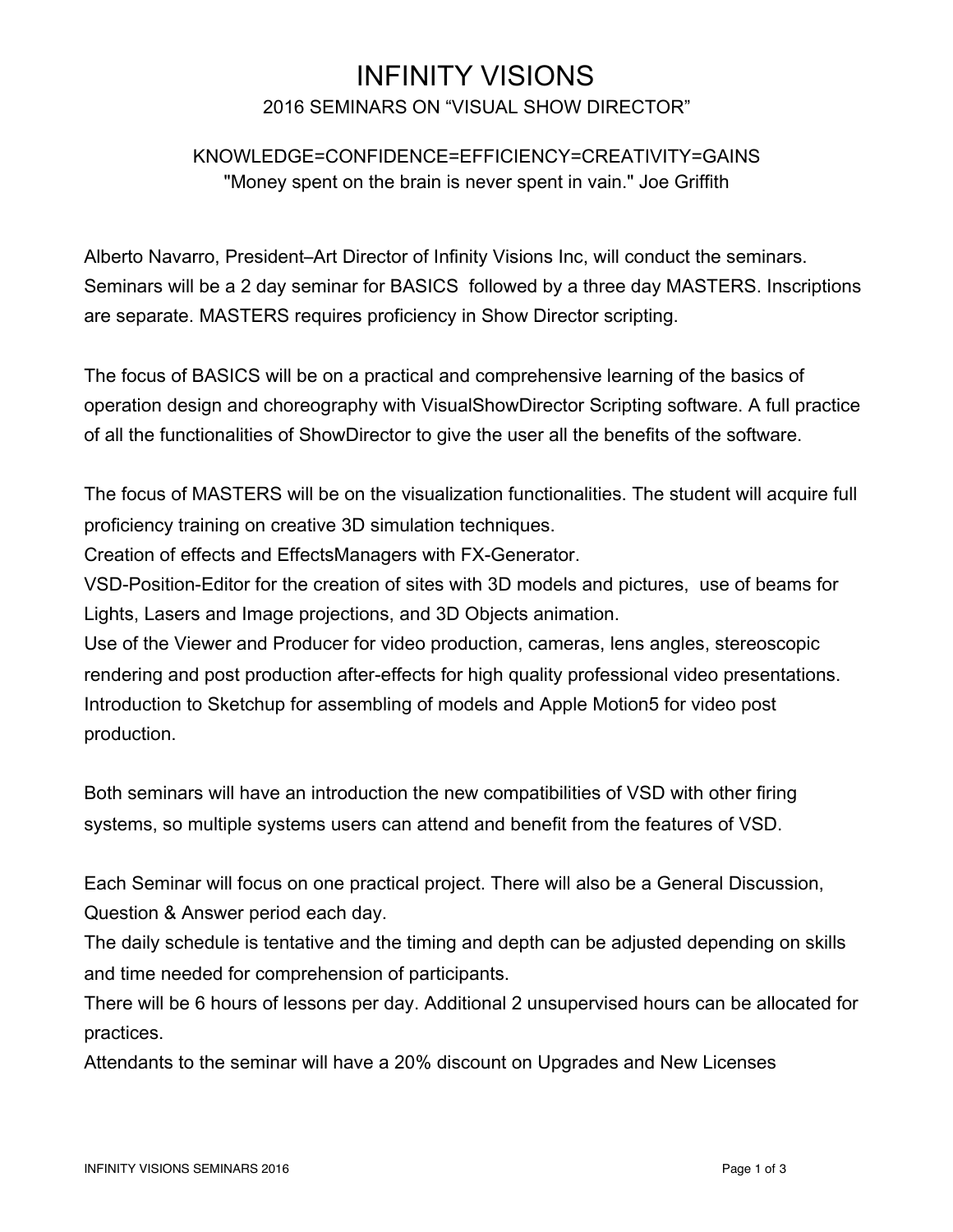#### DATES AND FEES

USA , LAS VEGAS, JANUARY 7-9 . (completed)

USA , BELLEVUE, WA. JANUARY 25-29. (IN ENGLISH) FEES per Company (For up to 3 people.Individual cost is 50%): BASICS 1600\$, MASTERS 2400\$

JAPAN, TOKYO. FEBRUARY 8-13 (IN JAPANESE) FEES per Company (For up to 3 people.Individual cost is 50%): BASICS 1800\$, MASTERS 2600\$

SEOUL, KOREA FEBRUARY 15-20 ( IN KOREAN) FEES per Company (For up to 3 people.Individual cost is 50%): BASICS 1800\$, MASTERS 2600\$

SINGAPORE. FEBRUARY 22-26 (IN ENGLISH) FEES per Company (For up to 3 people.Individual cost is 50%): BASICS 1800\$, MASTERS 2600\$

PUERTO VALLARTA. MEXICO MARCH 8-12 (EN ESPAÑOL) FEES per Company (For up to 3 people.Individual cost is 50%): BASICS 1800\$, MASTERS 2600\$

SALOU-TARRAGONA. SPAIN. APRIL 4-8 (EN ESPAÑOL)-(ENGLISH) APRIL 11-15 (EN FRANÇAIS) FEES per Company (For up to 3 people.Individual cost is 50%): BASICS 1800\$, MASTERS 2600\$

OTHER DATES AND LOCATIONS BY COMPANY REQUEST CAN BE SCHEDULED.

[Read: Benefits of Employee Training Program: Employee Training Plan](http://www.morebusiness.com/running_your_business/management/d1023665813.brc)